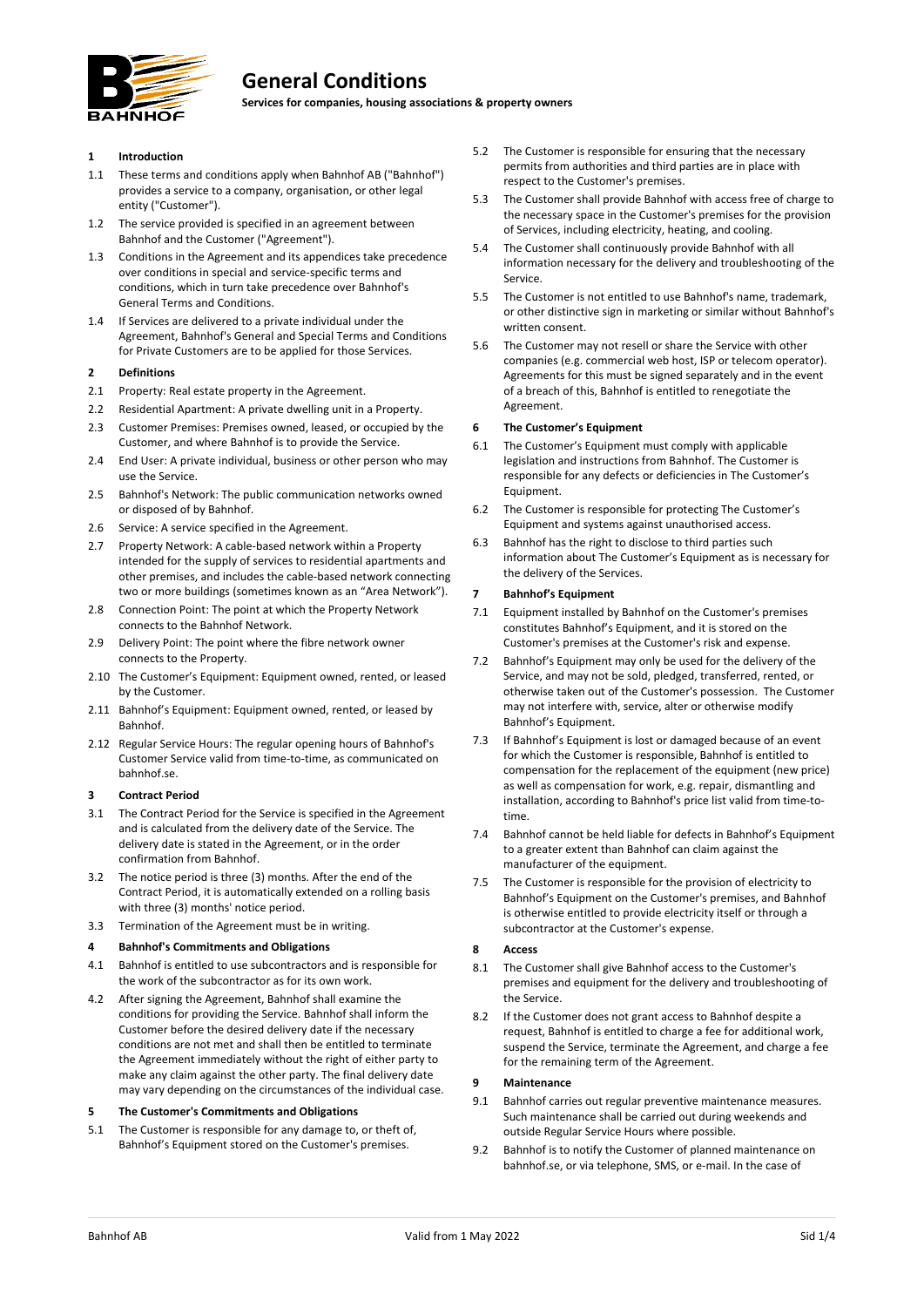

# **General Conditions**

**Services for companies, housing associations & property owners**

maintenance that may cause significant inconvenience to the Customer, Bahnhof is to notify the Customer at least seven (7) days before.

# **10 Troubleshooting**

- 10.1 A Fault is defined as an interruption or disruption that prevents the Customer from using the Service to a reasonable extent.
- 10.2 During Regular Service Hours, Bahnhof shall remedy faults for which Bahnhof is responsible at no cost to the Customer. Troubleshooting and fault rectification shall primarily take place remotely. Bahnhof is entitled to charge a fee outside Regular Service Hours in accordance with Bahnhof's tariff in force at the time.
- 10.3 In the event of faults for which Bahnhof is not responsible, Bahnhof is entitled to charge a fee for troubleshooting and fault rectification in accordance with Bahnhof's tariff applicable at the time. Such faults include, among others, faults caused by:
	- a. The negligence of the customer or subcontractor.
	- b. Equipment not approved by Bahnhof.
	- c. Failure to comply with instructions on the use of the Service.
	- d. Modification, repair or connection carried out by a third party.
- 10.4 Bahnhof shall notify the Customer by telephone, SMS, or e-mail when a fault has been rectified.
- 10.5 In the event of a major fault, Bahnhof shall inform the Customer on an ongoing basis via bahnhof.se, telephone, SMS, or e-mail. When a major fault has been rectified, Bahnhof shall, if the Customer so requests, report in writing the cause and the measures taken.

# **11 Guaranteed Availability and Service Level**

11.1 The following service level applies to the Services:

| Service level                          | <b>Bronze / Standard</b> |
|----------------------------------------|--------------------------|
| Guaranteed availability                | 99,8%                    |
| Fault report, e-mail                   | 24/7 365                 |
| Fault report, phone, working days 8-17 | Yes                      |
| Fault report, phone, 24/7 365          | No                       |
| Response window                        | working days 8-17        |
| Response time, working days 8-17       | 4h                       |
| Response time, other                   |                          |
| Rectification time, average            | 8h                       |

- 11.2 Unavailable time is measured for all faults reported by the Customer from the time the fault report is received by Bahnhof until Bahnhof has reported the fault as rectified, excluding faults due to planned maintenance or circumstances in paragrap[h 18.](#page-2-0)
- 11.3 Availability is calculated on an annual basis (365 days/24 hours) as follows:

Tm = Total measurement time (1 year)<br>To = Unavailable time Ttot = Total

To = Unavailable time  
 
$$
\overline{0}
$$
  $\overline{1}$   $\overline{1}$   $\overline{1}$   $\overline{1}$   $\overline{1}$   $\overline{1}$   $\overline{1}$   $\overline{1}$   $\overline{1}$   $\overline{1}$   $\overline{1}$   $\overline{1}$   $\overline{1}$   $\overline{1}$   $\overline{1}$   $\overline{1}$   $\overline{1}$   $\overline{1}$   $\overline{1}$   $\overline{1}$   $\overline{1}$   $\overline{1}$   $\overline{1}$   $\overline{1}$   $\overline{1}$   $\overline{1}$   $\overline{1}$   $\overline{1}$   $\overline{1}$   $\overline{1}$   $\overline{1}$   $\overline{1}$   $\overline{1}$   $\overline{1}$   $\overline{1}$   $\overline{1}$   $\overline{1}$   $\overline{1}$   $\overline{1}$   $\overline{1}$   $\overline{1}$   $\overline{1}$   $\overline{1}$   $\overline{1}$   $\overline{1}$   $\overline{1}$   $\overline{1}$   $\overline{1}$   $\overline{1}$   $\overline{1}$   $\overline{1}$   $\overline{1}$   $\overline{1}$   $\overline{1}$   $\overline{1}$   $\overline{1}$   $\overline{1}$   $\overline{1}$   $\overline{1}$   $\overline{1}$   $\overline{1}$   $\overline{1}$   $\overline{1}$   $\overline{1}$   $\overline{1}$   $\overline{1}$   $\overline{1}$   $\overline{1}$   $\overline{1}$   $\overline{1}$   $\overline{1}$   $\overline{1}$   $\overline{1}$   $\overline{1}$   $\overline{1}$ 

$$
\\\text{Availability } (\%) = 100x \frac{1 \text{ m} - 2}{\text{Tot}}
$$

- 11.4 Availability calculation does not include:
	- a. Unavailable time due to planned maintenance works
	- b. Unavailability due to Customer's actions or equipment
	- c. Unavailable time caused by major faults beyond Bahnhof's control
- 11.5 If Bahnhof's commitment to availability is not fulfilled and this is due to Bahnhof, then Bahnhof shall pay a penalty to the Customer upon written request.
- 11.6 Penalty will be charged for each commenced tenth (10) percentage point deviation from the agreed guaranteed availability, (measured on an annual basis) at 5% of the Service's quarterly fee, excluding VAT. The maximum penalty amount for each twelve (12) month Contract Period is one (1) monthly fee

for the affected Service. Penalties will not be imposed or may be limited if the Customer is in breach of its obligations.

- 11.7 Bahnhof may pay penalties by crediting fees that occur closest after the right to a penalty is established. If the Customer does not request a penalty in writing within three (3) months after the Customer noticed or should have noticed the circumstances on which the penalty claim is based, the Customer loses its right to a penalty.
- 11.8 The Customer is not entitled to a penalty payment, price reduction or compensation for damage caused by circumstances beyond Bahnhof's control, and the consequences of which could not reasonably have been avoided or overcome, e.g. atmospheric or technical disturbances, damage caused to the Customer by third parties, industrial disputes (whether or not involving Bahnhof staff), lightning, power failure, pandemic, fire, explosion, war, riot, flood, severe weather, natural disaster, act or omission of government or others for which Bahnhof is not responsible. Bahnhof shall be released from the obligation to perform under the Agreement for the duration of such circumstance.
- 11.9 Bahnhof shall not be liable, and the Customer shall not be entitled to a penalty, price reduction or compensation for damages, for any lack of functionality in third party products or services that depend on the Service or equipment provided by Bahnhof.

# **12 Changes to the Service**

- 12.1 Bahnhof has the right to change the scope and content of the Service in whole or in part due to changed circumstances that are beyond Bahnhof's control.
- 12.2 If reasonably possible, Bahnhof shall inform the Customer at least one month before the change takes effect by e-mail to the Customer or notice on bahnhof.se.
- 12.3 If the change is substantially disadvantageous to the Customer, the Customer has the right to terminate the Service in writing within one month of the notification of the change. If the Customer does not terminate the Service within one month, the Customer is to be considered as having accepted the change.

# **13 Fees, Billing, and Payment**

- 13.1 The Customer is to pay the agreed fee for the Service, additional services, and hardware in accordance with the Agreement or Bahnhof's price list valid from time-to-time. The applicable price list is available from Bahnhof's Customer Service. The fee may consist of a variable fee, fixed fee, one-time fee, billing fee and/or start-up fee.
- 13.2 In addition to the fee, the Customer shall pay VAT and other public charges.
- 13.3 Invoicing is done quarterly in advance.
- 13.4 The Customer shall pay the invoice within twenty (20) days of the invoice date.
- 13.5 If the Customer has not objected to the invoice within eight (8) days of the invoice date, the Customer shall be deemed to have accepted the invoice.
- <span id="page-1-0"></span>13.6 If the Customer fails to make payment by the due date, Bahnhof is entitled to compensation for payment reminders and collection costs as well as interest on arrears at two percent per month on the overdue and unpaid amount. If, despite reminders and suspension of the Service, the Customer does not pay the overdue invoice, any other remuneration for the Service that has not yet been invoiced shall be deemed due for immediate payment.
- 13.7 Billing for Services shall commence at the time agreed by the Parties in the Agreement or on any other agreed delivery date or, if delivery is delayed for reasons solely attributable to Bahnhof, from the actual delivery date.
- 13.8 During the term of the Agreement, Bahnhof is entitled to request advance payment or that the Customer provide security for the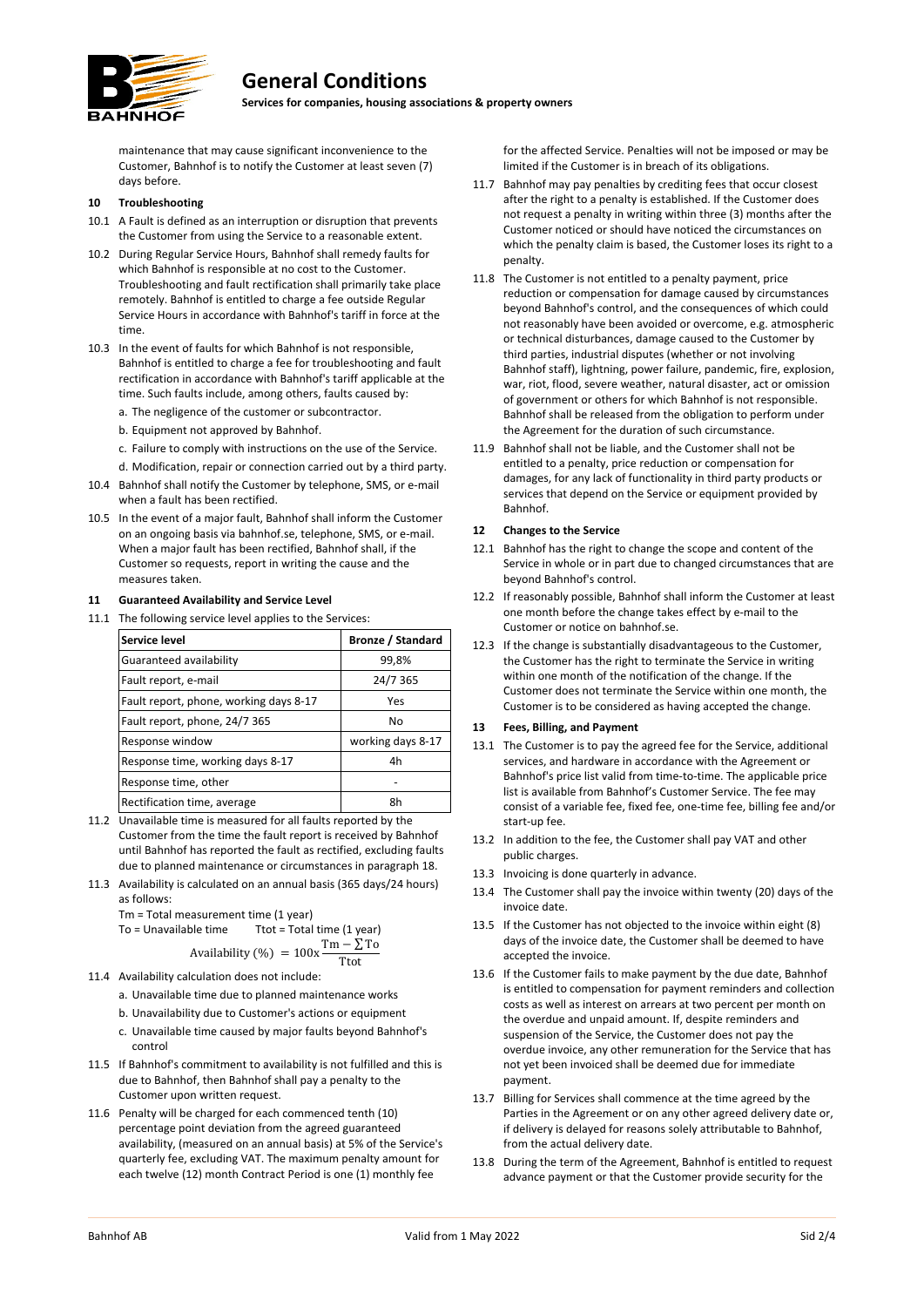

# **General Conditions**

**Services for companies, housing associations & property owners**

performance of the Agreement if this appears justified because of a credit check. Interest is not charged on advance payments. Bahnhof shall also be entitled to draw from the amount of the advance payment as security amounts corresponding to its outstanding claims, including the costs in clause [13.6.](#page-1-0)

- 13.9 Changes in charges must be notified at least 30 days in advance. However, Bahnhof has the right to increase the fee with immediate effect if the increase is directly attributable to a change in exchange rate, tax or similar government levy, a significant index-linked annual cost increase, a change in the fee from a subcontractor (e.g. for electricity), as well as in the event of any other similar circumstance beyond Bahnhof's control which affects Bahnhof's cost for the Service.
- 13.10 In the event of late payment, Bahnhof is entitled to charge interest on the late amount, a reminder fee and collection costs in accordance with claus[e 13.6.](#page-1-0) If the Customer does not pay the overdue invoice despite a reminder, Bahnhof is entitled to suspend the Service with immediate effect, terminate the Agreement and charge the full fee for the remaining Contract Period. If the Service is put back into use after suspension, Bahnhof is entitled to charge the Customer an administrative fee for this.

#### **14 Transfer of Rights or Obligations**

- 14.1 The Customer is not entitled to transfer the Agreement or assign the use of the Service to a third party without the written consent of Bahnhof.
- 14.2 Bahnhof is entitled to transfer its rights and obligations under this Agreement in connection with a merger, restructuring of the Bahnhof Group or transfer of all or part of the business.

#### **15 Early Termination**

- <span id="page-2-1"></span>15.1 Each Party has the right to terminate the Agreement with immediate effect if the other Party suspends payments, initiates liquidation proceedings, enters composition, is declared bankrupt or is otherwise presumed to be insolvent.
- <span id="page-2-2"></span>15.2 Each Party has the right to terminate the Agreement with immediate effect if the other Party has committed a material breach of the Agreement which has not been remedied within ten (10) working days of the written request.
- 15.3 Termination pursuant to paragraph[s 15.1](#page-2-1) an[d 15.2](#page-2-2) shall be in writing and Bahnhof shall then be entitled to final invoicing for the remaining term of the Agreement.

#### **16 Improper Use and Suspension of the Service**

- <span id="page-2-3"></span>16.1 The Customer shall take reasonable steps to ensure that the Service is not subject to improper use. Misuse means: a. Use contrary to Swedish law.
	- b. Dissemination of information that can reasonably be deemed to be unlawful or that is done with the aim of committing unlawful acts, to incite or enable another to commit unlawful acts.
	- c. Mass calls or unsolicited mass mailings (so-called spamming) that cause interference with the Bahnhof network or the Service.
	- d. Knowingly engaging in activity that causes disruption to the Service (e.g. distributed denial of service) for the Customer at Bahnhof or third parties, whether connected to Bahnhof's network or the network of another operator.
	- e. Irresponsible dissemination of personal data.
	- f. Unauthorised access to information, networks or systems belonging to Bahnhof, or other actions that cause considerable inconvenience to Bahnhof, Bahnhof's systems or Bahnhof's customers.
- 16.2 Bahnhof has the right to suspend the Service in whole or in part if the Customer fails to comply with its obligations under clause [16.1](#page-2-3) or the Agreement in general. If the Customer does not take

immediate remedial action despite a reminder, Bahnhof is entitled to terminate the Agreement with immediate effect and is then entitled to charge a fee for the remaining Contract Period.

16.3 The Customer shall indemnify Bahnhof for all other damages, including costs resulting from claims by third parties against Bahnhof due to the Customer's breach of claus[e 16.1.](#page-2-3)

# **17 Damages**

- 17.1 Any liability of Bahnhof shall not extend to indirect loss, consequential loss (including loss of production and income, loss of data and damage to other people's property) or damage which could not reasonably have been foreseen by Bahnhof.
- 17.2 Bahnhof is liable for any additional costs, loss or damage resulting from a person or entity corrupting, exploiting, or destroying information through unauthorized access to the Client's system.
- 17.3 In any event, Bahnhof's liability to the Customer is limited to a total maximum of SEK 10,000 per 12-month period during the term of the Agreement.

### <span id="page-2-0"></span>**18 Force Majeure**

- 18.1 Either Party is not obliged to compensate for damage or fulfil an obligation under the Agreement if the damage or failure is due to a circumstance beyond the Party's control, of the kind referred to in paragrap[h 18.2](#page-2-4) and the circumstance prevents, considerably impedes, or delays the fulfilment of such obligation.
- <span id="page-2-4"></span>18.2 Exempting Circumstances shall include, but not be limited to, acts or omissions of public authorities, new or amended legislation, industrial disputes, blockades, war, riots, sabotage, extreme weather conditions, pandemics, lightning, fire, explosion, flood, natural disasters, accident or cable break caused by a third party, lightning, fire, governmental order or other public regulation, general shortage of transportation, goods, energy, and failure or delay in performance by a subcontractor due to such circumstance or any other similar circumstance. Other exempting circumstances shall include buried data or communications cable, major breakdown of suppliers supplying the public telecommunications network, urban fibre networks, national and international interconnection points linking Internet operators.
- 18.3 Either Party that requests relief under paragraph [18.2](#page-2-4) is to promptly notify the other Party. The exemption shall be valid for as long as the Exempting Circumstance prevents performance, up to a maximum of three (3) months. Thereafter, either Party shall have the right to withdraw from the Agreement without any penalty being imposed by the other Party.

#### **19 Processing of Personal Data**

- 19.1 The Customer shall, at the request of Bahnhof, provide End User data necessary for the provision of the Service.
- 19.2 For information on how we handle personal data, please refer to our privacy policy available at bahnhof.se

# **20 Privacy**

- 20.1 Confidential information means information (technical, commercial, or otherwise) that can reasonably be considered to be confidential in nature, except for:
	- a. Information that is in the public domain
	- b. Information which the Party can demonstrate that the Party has known about before
	- c. Information which the Party obtains from a third party without being bound by any obligation of confidentiality in relation to that third party.
- 20.2 Both Parties undertake not to disclose confidential information to third parties.
- 20.3 Either Party may disclose Confidential Information to employees and subcontractors who need access to the information to perform the Agreement and shall be responsible for their compliance with the provisions of the Agreement.